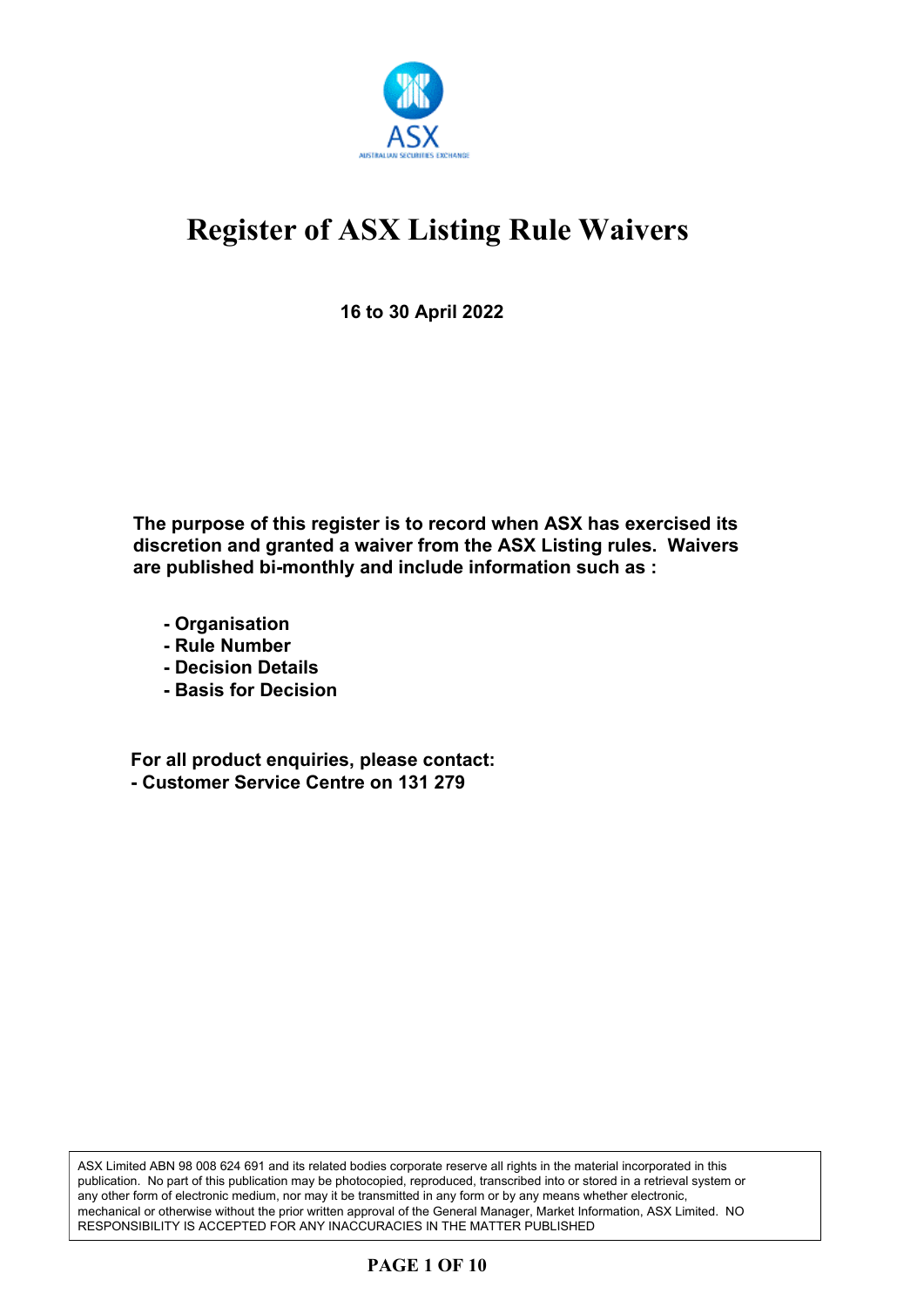

| <b>Rule Number</b>        | 1.1 condition 12                                                                                                                                                                                                                                                                                                                                                                                                                                                                                                                                                                                                                                                                                                                                                           |
|---------------------------|----------------------------------------------------------------------------------------------------------------------------------------------------------------------------------------------------------------------------------------------------------------------------------------------------------------------------------------------------------------------------------------------------------------------------------------------------------------------------------------------------------------------------------------------------------------------------------------------------------------------------------------------------------------------------------------------------------------------------------------------------------------------------|
| Date                      | 26/04/2022                                                                                                                                                                                                                                                                                                                                                                                                                                                                                                                                                                                                                                                                                                                                                                 |
| <b>ASX Code</b>           | <b>HAL</b>                                                                                                                                                                                                                                                                                                                                                                                                                                                                                                                                                                                                                                                                                                                                                                 |
| <b>Listed Company</b>     | HALO TECHNOLOGIES HOLDINGS LTD                                                                                                                                                                                                                                                                                                                                                                                                                                                                                                                                                                                                                                                                                                                                             |
| <b>Waiver Number</b>      | WLC220060-001                                                                                                                                                                                                                                                                                                                                                                                                                                                                                                                                                                                                                                                                                                                                                              |
| <b>Decision</b>           | 1. Based solely on the information provided, ASX Limited ('ASX')<br>grants Halo Technologies Holdings Ltd (the 'Company') a waiver from<br>Listing Rule Listing Rule 1.1 Condition 12 to the extent necessary to<br>permit the Company to issue 18,958,333 performance rights that each<br>convert, upon the satisfaction of certain milestones, to the Company's<br>ordinary shares on a 1:1 basis to the directors of the Company, as<br>performance incentives ('Performance Rights') with a nil exercise<br>price on the following conditions:<br>1.1 the material terms and conditions of the Performance Rights are<br>clearly disclosed in the Company's initial public offering prospectus<br>('Prospectus').                                                      |
| <b>Basis For Decision</b> | <b>Underlying Policy</b><br>If an entity seeking admission to the official list has options or<br>performance rights on issue, the exercise price for each underlying<br>security must be at least 20 cents in cash. This rule supports Listing<br>Rule 2.1 Condition 2 which requires the issue price or sale price of all<br>securities for which an entity is seeking quotation (except options)<br>upon admission to the official list to be at least 20 cents in cash.<br>These requirements together support the integrity of the ASX market,<br>as they demonstrate that the entity's ordinary securities have a<br>minimum value suitable for a listed entity.                                                                                                     |
|                           | <b>Present Application</b><br>In the present case, the number of Performance Rights once<br>exercised into shares will represent between 11.87% and 12.18% of<br>the Company's ordinary shares on issue at the time of the Company's<br>admission on a fully-diluted basis. The Performance Rights are fixed<br>in number and will be held by key management personnel and are<br>therefore unlikely to have any impact on the trading price of the<br>Company's shares. It is considered that the existence of Performance<br>Rights will not undermine the existence of the 20 cent rule in the<br>circumstances. The waiver is granted on the condition that the<br>material terms and conditions of the Performance Rights are clearly<br>disclosed in the Prospectus. |

ASX Limited ABN 98 008 624 691 and its related bodies corporate reserve all rights in the material incorporated in this publication. No part of this publication may be photocopied, reproduced, transcribed into or stored in a retrieval system or any other form of electronic medium, nor may it be transmitted in any form or by any means whether electronic, mechanical or otherwise without the prior written approval of the General Manager, Market Information, ASX Limited. NO RESPONSIBILITY IS ACCEPTED FOR ANY INACCURACIES IN THE MATTER PUBLISHED

#### **PAGE 2 OF 10**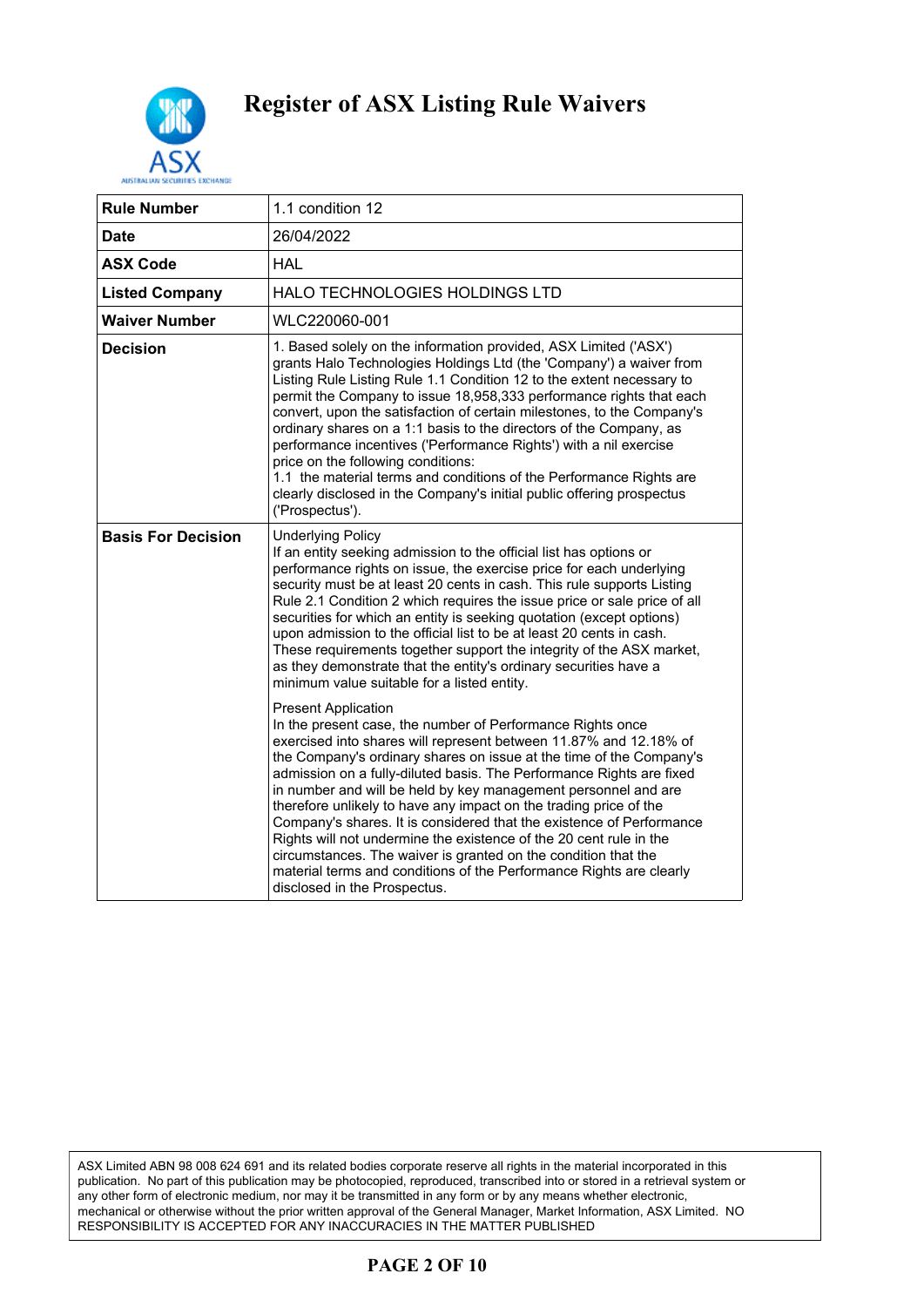

| <b>Rule Number</b>        | 1.1 condition 12                                                                                                                                                                                                                                                                                                                                                                                                                                                                                                                                                                                                                                                                                                                                                                                                                                                                                                                                                                                                         |
|---------------------------|--------------------------------------------------------------------------------------------------------------------------------------------------------------------------------------------------------------------------------------------------------------------------------------------------------------------------------------------------------------------------------------------------------------------------------------------------------------------------------------------------------------------------------------------------------------------------------------------------------------------------------------------------------------------------------------------------------------------------------------------------------------------------------------------------------------------------------------------------------------------------------------------------------------------------------------------------------------------------------------------------------------------------|
| Date                      | 26/04/2022                                                                                                                                                                                                                                                                                                                                                                                                                                                                                                                                                                                                                                                                                                                                                                                                                                                                                                                                                                                                               |
| <b>ASX Code</b>           | <b>LPM</b>                                                                                                                                                                                                                                                                                                                                                                                                                                                                                                                                                                                                                                                                                                                                                                                                                                                                                                                                                                                                               |
| <b>Listed Company</b>     | LITHIUM PLUS MINERALS LTD.                                                                                                                                                                                                                                                                                                                                                                                                                                                                                                                                                                                                                                                                                                                                                                                                                                                                                                                                                                                               |
| <b>Waiver Number</b>      | WLC220059-001                                                                                                                                                                                                                                                                                                                                                                                                                                                                                                                                                                                                                                                                                                                                                                                                                                                                                                                                                                                                            |
| <b>Decision</b>           | Based solely on the information provided by Lithium Plus Minerals Ltd<br>(the 'Company'), ASX grants the Company a waiver from listing rule<br>1.1 condition 12 to the extent necessary to permit the Company to<br>have on issue 2,600,000 performance rights to be issued to the<br>directors, CFO and company secretary of the Company<br>('Performance Rights') with an exercise price of less than \$0.20 on<br>condition that the material terms and conditions of the Performance<br>Rights are clearly disclosed in the Company's initial public offering<br>prospectus ('Prospectus').                                                                                                                                                                                                                                                                                                                                                                                                                          |
| <b>Basis For Decision</b> | <b>Underlying Policy</b><br>If an entity seeking admission to the official list has options or<br>performance rights on issue, the exercise price for each underlying<br>security must be at least 20 cents in cash. This rule supports listing<br>rule 2.1 condition 2 which requires the issue price or sale price of all<br>securities for which an entity is seeking quotation (except options)<br>upon admission to the official list to be at least 20 cents in cash.<br>These requirements together support the integrity of the ASX market,<br>as they demonstrate that the entity's ordinary securities have a<br>minimum value suitable for a listed entity.                                                                                                                                                                                                                                                                                                                                                   |
|                           | <b>Present Application</b><br>In the present case, the number of Performance Rights will represent<br>approximately 2.9% of the ordinary shares on issue at the time of<br>admission on an undiluted basis based on minimum subscription and<br>2.7% of the ordinary shares on issue at the time of admission based<br>on maximum subscription. The Performance Rights are fixed in<br>number and are being issued to the directors, CFO and company<br>secretary of the Company for the purpose of remuneration and will<br>only convert on satisfactory performance of the relevant milestones.<br>Therefore the Performance Rights are unlikely to have any impact on<br>the trading price of the Company's shares. It is considered that the<br>existence of Performance Rights will not undermine the existence of<br>the 20 cent rule in the circumstances. The waiver is granted on the<br>condition that the material terms and conditions of the Performance<br>Rights are clearly disclosed in the Prospectus. |
|                           |                                                                                                                                                                                                                                                                                                                                                                                                                                                                                                                                                                                                                                                                                                                                                                                                                                                                                                                                                                                                                          |

ASX Limited ABN 98 008 624 691 and its related bodies corporate reserve all rights in the material incorporated in this publication. No part of this publication may be photocopied, reproduced, transcribed into or stored in a retrieval system or any other form of electronic medium, nor may it be transmitted in any form or by any means whether electronic, mechanical or otherwise without the prior written approval of the General Manager, Market Information, ASX Limited. NO RESPONSIBILITY IS ACCEPTED FOR ANY INACCURACIES IN THE MATTER PUBLISHED

#### **PAGE 3 OF 10**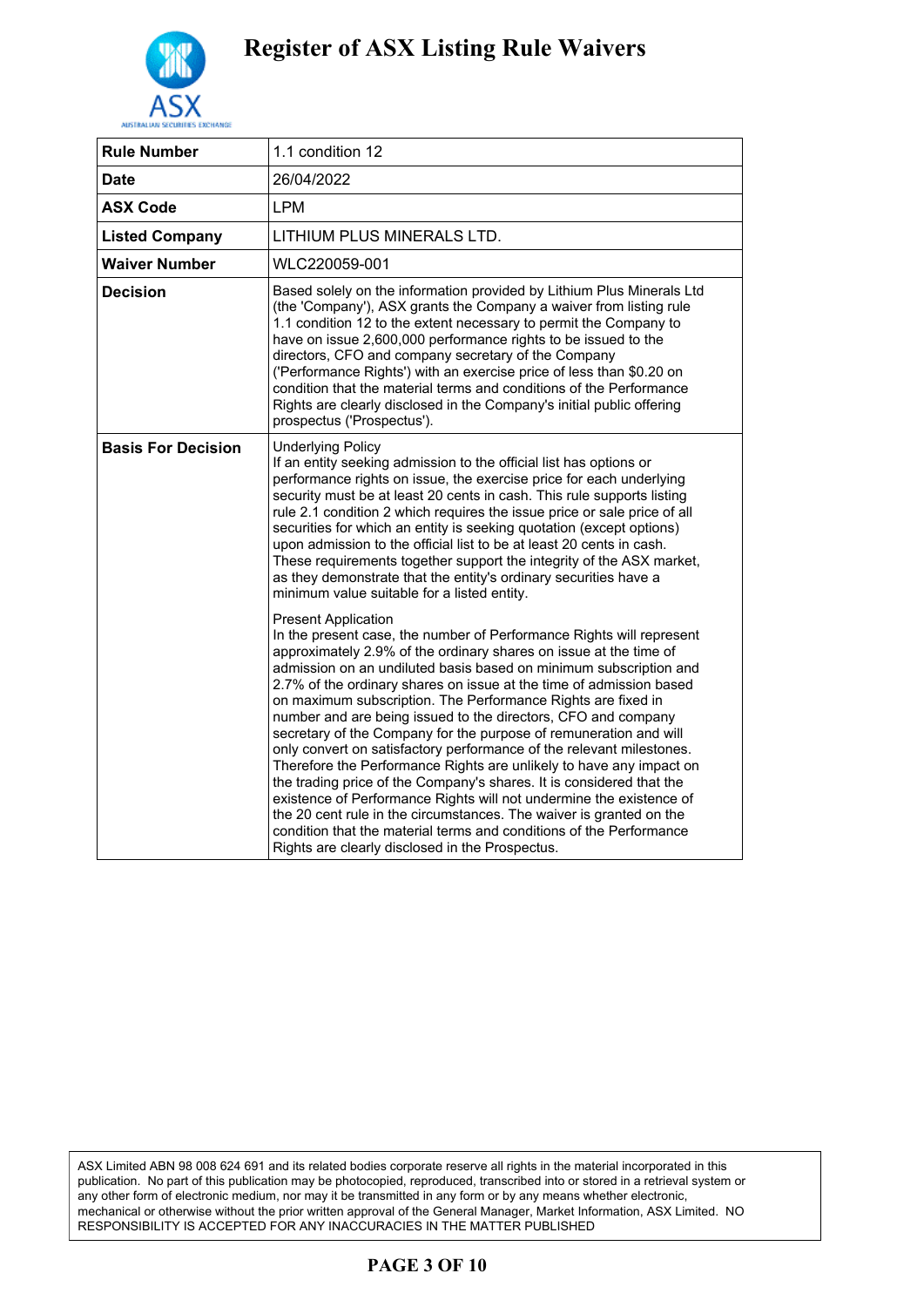

| <b>Rule Number</b>        | 1.1 condition 12                                                                                                                                                                                                                                                                                                                                                                                                                                                                                                                                                                                                                                                                                                                                                                                                                                                                  |
|---------------------------|-----------------------------------------------------------------------------------------------------------------------------------------------------------------------------------------------------------------------------------------------------------------------------------------------------------------------------------------------------------------------------------------------------------------------------------------------------------------------------------------------------------------------------------------------------------------------------------------------------------------------------------------------------------------------------------------------------------------------------------------------------------------------------------------------------------------------------------------------------------------------------------|
| Date                      | 29/04/2022                                                                                                                                                                                                                                                                                                                                                                                                                                                                                                                                                                                                                                                                                                                                                                                                                                                                        |
| <b>ASX Code</b>           | MMA                                                                                                                                                                                                                                                                                                                                                                                                                                                                                                                                                                                                                                                                                                                                                                                                                                                                               |
| <b>Listed Company</b>     | <b>MARONAN METALS LIMITED</b>                                                                                                                                                                                                                                                                                                                                                                                                                                                                                                                                                                                                                                                                                                                                                                                                                                                     |
| <b>Waiver Number</b>      | WLC220062-001                                                                                                                                                                                                                                                                                                                                                                                                                                                                                                                                                                                                                                                                                                                                                                                                                                                                     |
| <b>Decision</b>           | Based solely on the information provided, ASX Limited ('ASX') grants<br>Maronan Metals Limited (the 'Company') a waiver from listing rule 1.1<br>condition 12 to the extent necessary to permit the Company to have<br>on issue 13,500,000 performance rights to be issued to Red Metal<br>Limited ('Performance Rights') with a nil exercise price on the<br>condition that the terms of the Performance Rights are clearly<br>disclosed in the Company's initial public offering prospectus<br>('Prospectus').                                                                                                                                                                                                                                                                                                                                                                  |
| <b>Basis For Decision</b> | <b>Underlying Policy</b><br>If an entity seeking admission to the official list has options or<br>performance rights on issue, the exercise price for each underlying<br>security must be at least 20 cents in cash. This rule supports listing<br>rule 2.1 condition 2 which requires the issue price or sale of all<br>securities for which an entity is seeking quotation (except options)<br>upon admission to the official list to be at least 20 cents in cash.<br>These requirements together support the integrity of the ASX market,<br>as they demonstrate that the entity's ordinary securities have a<br>minimum value suitable for a listed entity.                                                                                                                                                                                                                  |
|                           | <b>Present Application</b><br>In the present case, the number of Performance Rights will represent<br>approximately 9.09% of the ordinary shares on issue at the time of the<br>Company's admission on an undiluted basis. The Performance Rights<br>are fixed in number and will be escrowed for 24 months and are<br>therefore unlikely to have any impact on the trading price of the<br>Company's shares. The Performance Rights will convert into ordinary<br>shares in the Company on a one-for-one basis on the vesting date,<br>being on achievement of the milestones. It is considered that the<br>existence of Performance Rights will not undermine the existence of<br>the 20 cent rule in the circumstances. The waiver is granted on the<br>condition that the material terms and conditions of the Performance<br>Rights are clearly disclosed in the Prospectus. |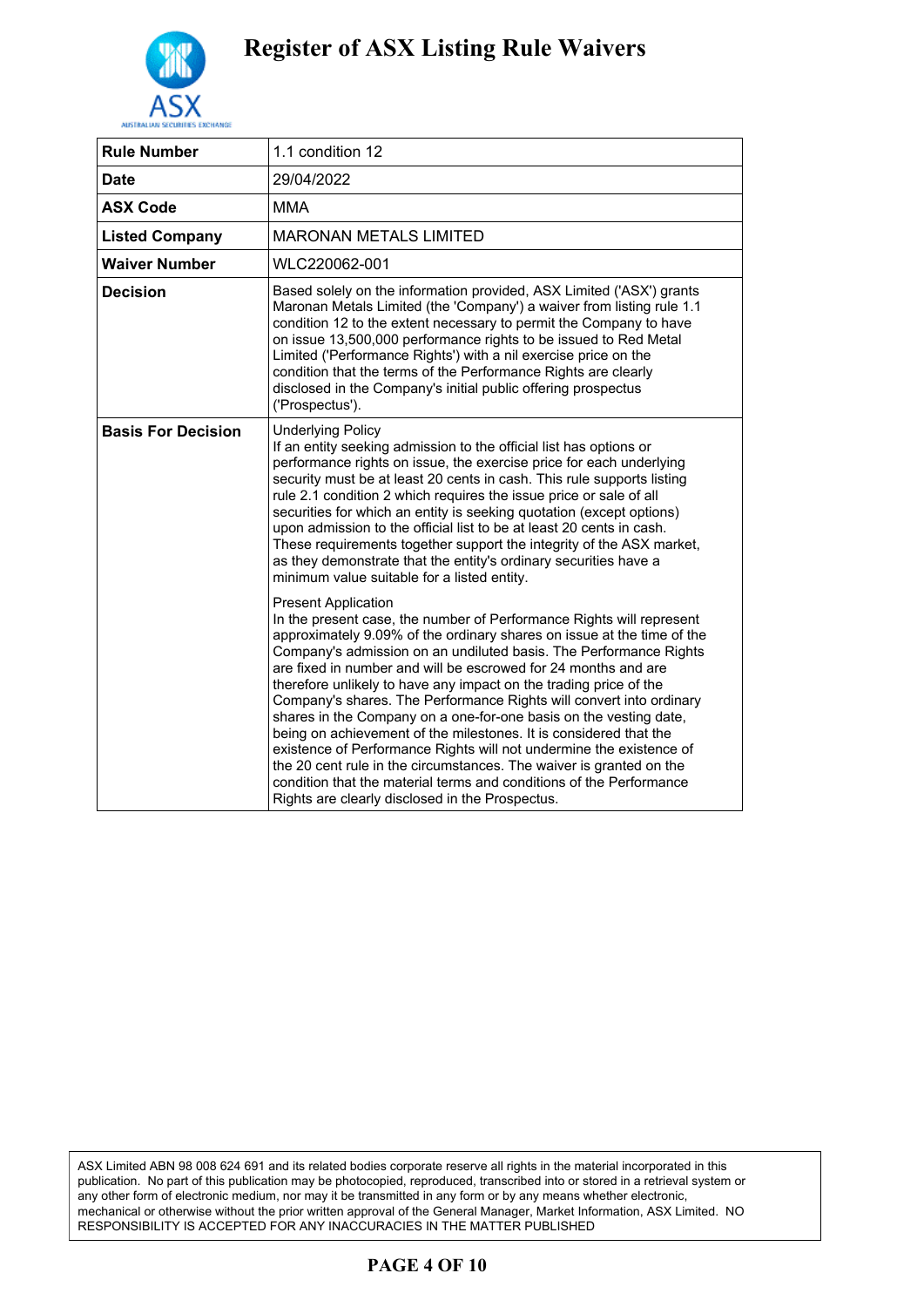

| <b>Rule Number</b>        | 1.1 condition 12                                                                                                                                                                                                                                                                                                                                                                                                                                                                                                                                                                                                                                                                                                                                                                                                                                                                                                                                                                                                                                                                                                                                                                                                                                                                    |
|---------------------------|-------------------------------------------------------------------------------------------------------------------------------------------------------------------------------------------------------------------------------------------------------------------------------------------------------------------------------------------------------------------------------------------------------------------------------------------------------------------------------------------------------------------------------------------------------------------------------------------------------------------------------------------------------------------------------------------------------------------------------------------------------------------------------------------------------------------------------------------------------------------------------------------------------------------------------------------------------------------------------------------------------------------------------------------------------------------------------------------------------------------------------------------------------------------------------------------------------------------------------------------------------------------------------------|
| <b>Date</b>               | 21/04/2022                                                                                                                                                                                                                                                                                                                                                                                                                                                                                                                                                                                                                                                                                                                                                                                                                                                                                                                                                                                                                                                                                                                                                                                                                                                                          |
| <b>ASX Code</b>           | <b>RLF</b>                                                                                                                                                                                                                                                                                                                                                                                                                                                                                                                                                                                                                                                                                                                                                                                                                                                                                                                                                                                                                                                                                                                                                                                                                                                                          |
| <b>Listed Company</b>     | RLF AGTECH LTD                                                                                                                                                                                                                                                                                                                                                                                                                                                                                                                                                                                                                                                                                                                                                                                                                                                                                                                                                                                                                                                                                                                                                                                                                                                                      |
| <b>Waiver Number</b>      | WLC220061-001                                                                                                                                                                                                                                                                                                                                                                                                                                                                                                                                                                                                                                                                                                                                                                                                                                                                                                                                                                                                                                                                                                                                                                                                                                                                       |
| <b>Decision</b>           | Based solely on the information provided, ASX Limited ('ASX') grant<br>RLF AgTech Limited ('RLF') a waiver from listing rule 1.1 condition 12<br>to the extent necessary to permit RLF to have on issue 6,000,000<br>performance rights to be issued to directors of RLF ('Performance<br>Rights') with a nil exercise price on condition that the material terms<br>and conditions of the Performance Rights are clearly disclosed in<br>RLF's initial public offering prospectus ('Prospectus').                                                                                                                                                                                                                                                                                                                                                                                                                                                                                                                                                                                                                                                                                                                                                                                  |
| <b>Basis For Decision</b> | <b>Underlying Policy</b><br>If an entity seeking admission to the official list has options or<br>performance rights on issue, the exercise price for each underlying<br>security must be at least 20 cents in cash. This rule supports listing<br>rule 2.1 condition 2 which requires the issue price or sale price of all<br>securities for which an entity is seeking quotation (except options)<br>upon admission to the official list to be at least 20 cents in cash.<br>These requirements together support the integrity of the ASX market,<br>as they demonstrate that the entity's ordinary securities have a<br>minimum value suitable for a listed entity.<br><b>Present Application</b><br>In the present case, the number of Performance Rights will represent<br>approximately 3.1% of the ordinary shares on issue at the time of<br>RLF's admission on an undiluted basis. The Performance Rights are<br>fixed in number and will be held by Directors and are therefore<br>unlikely to have any impact on the trading price of RLF's shares. The<br>Performance Rights will convert into ordinary shares in RLF on a one-<br>for-one basis on the vesting date, being the achievement of the<br>milestone. It is considered that the existence of the Performance |
|                           | Rights will not undermine the existence of the 20 cent rule in the<br>circumstances. The waiver is granted on the basis that the material<br>terms and conditions of the Performance Rights are clearly disclosed<br>in the Prospectus.                                                                                                                                                                                                                                                                                                                                                                                                                                                                                                                                                                                                                                                                                                                                                                                                                                                                                                                                                                                                                                             |

ASX Limited ABN 98 008 624 691 and its related bodies corporate reserve all rights in the material incorporated in this publication. No part of this publication may be photocopied, reproduced, transcribed into or stored in a retrieval system or any other form of electronic medium, nor may it be transmitted in any form or by any means whether electronic, mechanical or otherwise without the prior written approval of the General Manager, Market Information, ASX Limited. NO RESPONSIBILITY IS ACCEPTED FOR ANY INACCURACIES IN THE MATTER PUBLISHED

#### **PAGE 5 OF 10**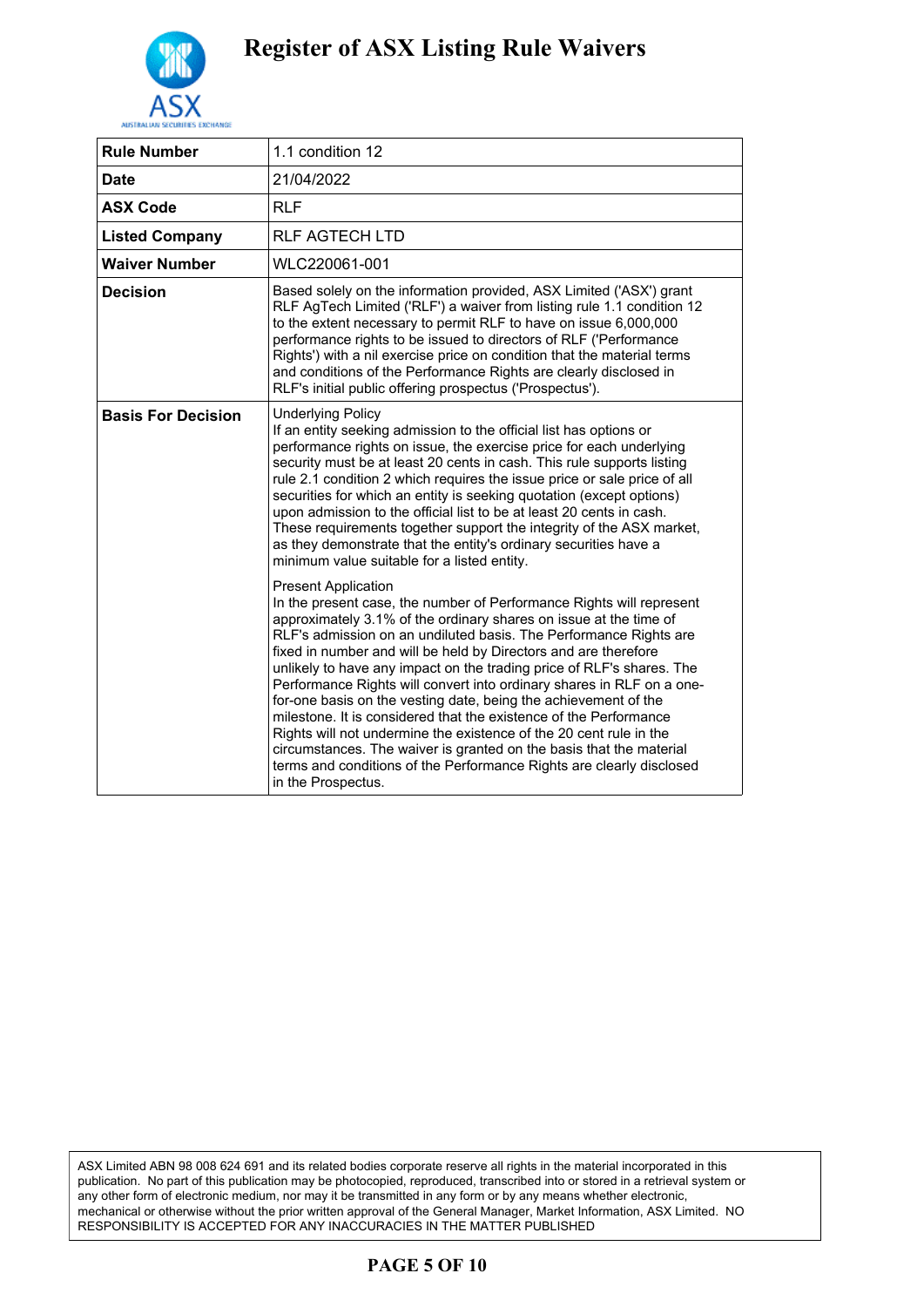

| <b>Rule Number</b>        | 1.8 condition 11                                                                                                                                                                                                                                                                                                                                                                                                                                                                                                                                                                                                                   |
|---------------------------|------------------------------------------------------------------------------------------------------------------------------------------------------------------------------------------------------------------------------------------------------------------------------------------------------------------------------------------------------------------------------------------------------------------------------------------------------------------------------------------------------------------------------------------------------------------------------------------------------------------------------------|
| <b>Date</b>               | 19/04/2022                                                                                                                                                                                                                                                                                                                                                                                                                                                                                                                                                                                                                         |
| <b>ASX Code</b>           | MF <sub>2</sub>                                                                                                                                                                                                                                                                                                                                                                                                                                                                                                                                                                                                                    |
| <b>Listed Company</b>     | <b>METRO FINANCE 2022-1 TRUST - SERIES 1</b>                                                                                                                                                                                                                                                                                                                                                                                                                                                                                                                                                                                       |
| <b>Waiver Number</b>      | WLC220058-001                                                                                                                                                                                                                                                                                                                                                                                                                                                                                                                                                                                                                      |
| <b>Decision</b>           | Based solely on the information provided, ASX Limited ('ASX') grants<br>Perpetual Corporate Trust Limited ('Issuer') in its capacity as trustee<br>of the Metro Finance 2022-1 Trust in respect of Series 1 ('Trust') a<br>waiver from Listing Rule 1.8 condition 11 to the extent necessary that<br>the Issuer's securities need not satisfy CHESS requirements on<br>condition that ASX is satisfied with the settlement arrangements that<br>exist in relation to the notes to be quoted on ASX.                                                                                                                                |
| <b>Basis For Decision</b> | <b>Underlying Policy</b><br>An entity the securities of which are to be quoted must ensure that the<br>requirements of a clearing and settlement ('CS') facility relating to an<br>entity's securities are satisfied, except if the entity is incorporated in a<br>jurisdiction where the entity's securities cannot be approved under the<br>operating rules of a CS facility. This supports orderly settlement of<br>securities quoted on the ASX market.<br><b>Present Application</b><br>The securities of the Issuer being quoted are wholesale debt<br>securities. The securities of the Issuer are to be settled outside of |
|                           | CHESS via Austraclear. It is considered appropriate to grant a waiver<br>on the condition that ASX is satisfied with the settlement<br>arrangements that exist in relation to the debt securities to be quoted<br>on ASX.                                                                                                                                                                                                                                                                                                                                                                                                          |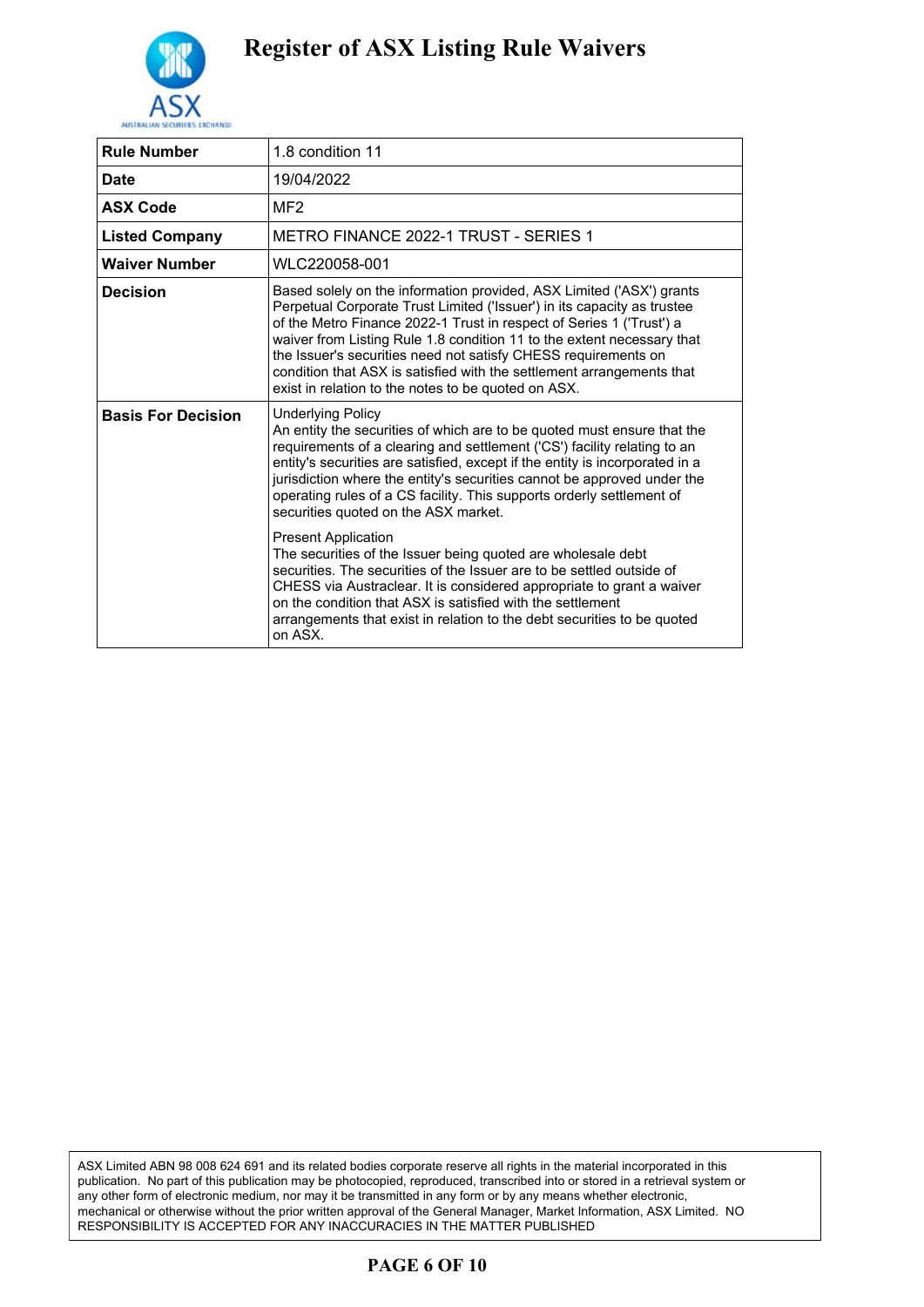

| <b>Rule Number</b>        | 2.1 condition 3                                                                                                                                                                                                                                                                                                                                                                                                                                                                                                                                                                                                             |
|---------------------------|-----------------------------------------------------------------------------------------------------------------------------------------------------------------------------------------------------------------------------------------------------------------------------------------------------------------------------------------------------------------------------------------------------------------------------------------------------------------------------------------------------------------------------------------------------------------------------------------------------------------------------|
| Date                      | 19/04/2022                                                                                                                                                                                                                                                                                                                                                                                                                                                                                                                                                                                                                  |
| <b>ASX Code</b>           | MF <sub>2</sub>                                                                                                                                                                                                                                                                                                                                                                                                                                                                                                                                                                                                             |
| <b>Listed Company</b>     | METRO FINANCE 2022-1 TRUST - SERIES 1                                                                                                                                                                                                                                                                                                                                                                                                                                                                                                                                                                                       |
| <b>Waiver Number</b>      | WLC220058-002                                                                                                                                                                                                                                                                                                                                                                                                                                                                                                                                                                                                               |
| <b>Decision</b>           | Based solely on the information provided, ASX Limited ('ASX') grants<br>Perpetual Corporate Trust Limited ('Issuer') in its capacity as trustee<br>of the Metro Finance 2022-1 Trust in respect of Series 1 ('Trust') a<br>waiver from Listing Rule 2.1 condition 3 to the extent necessary that<br>the Issuer's securities need not satisfy CHESS requirements on<br>condition that ASX is satisfied with the settlement agreements that<br>exist in relation to the notes quoted on ASX.                                                                                                                                  |
| <b>Basis For Decision</b> | Underlying Policy<br>An entity the securities of which are to be quoted must ensure that the<br>requirements of a clearing and settlement ('CS') facility relating to an<br>entity's securities are satisfied, except if the entity is incorporated in a<br>jurisdiction where the entity's securities cannot be approved under the<br>operating rules of a CS facility. This supports orderly settlement of<br>securities quoted on the ASX market.<br><b>Present Application</b><br>The securities of the Issuer being quoted are wholesale debt<br>securities. The securities of the Issuer are to be settled outside of |
|                           | CHESS via Austraclear. It is considered appropriate to grant a waiver<br>on the condition that ASX is satisfied with the settlement<br>arrangements that exist in relation to the debt securities to be quoted<br>on ASX.                                                                                                                                                                                                                                                                                                                                                                                                   |

ASX Limited ABN 98 008 624 691 and its related bodies corporate reserve all rights in the material incorporated in this publication. No part of this publication may be photocopied, reproduced, transcribed into or stored in a retrieval system or any other form of electronic medium, nor may it be transmitted in any form or by any means whether electronic, mechanical or otherwise without the prior written approval of the General Manager, Market Information, ASX Limited. NO RESPONSIBILITY IS ACCEPTED FOR ANY INACCURACIES IN THE MATTER PUBLISHED

#### **PAGE 7 OF 10**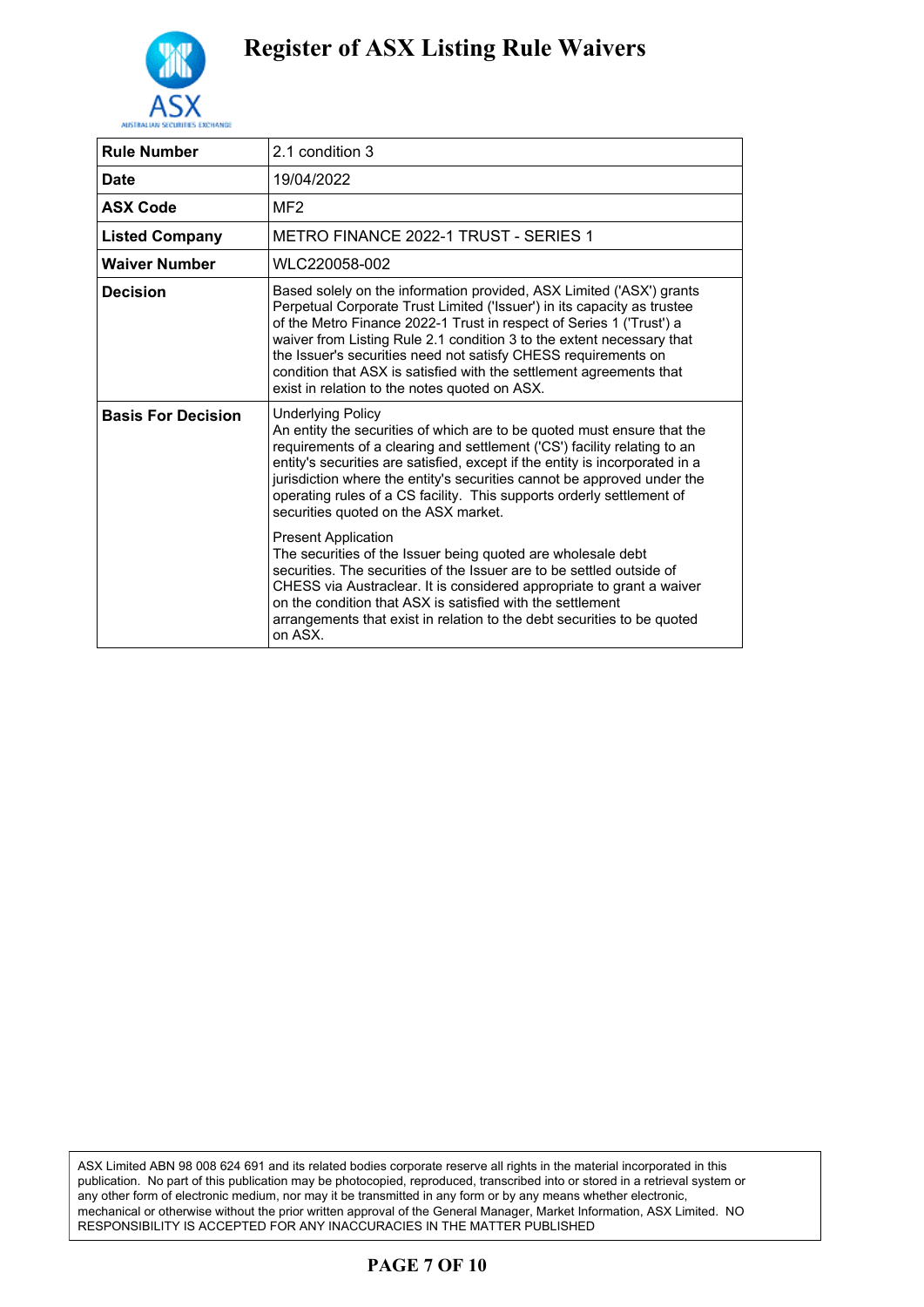

| <b>Rule Number</b>        | 8.2                                                                                                                                                                                                                                                                                                                                                                                                                                                                                                                                                                                                                                                                    |
|---------------------------|------------------------------------------------------------------------------------------------------------------------------------------------------------------------------------------------------------------------------------------------------------------------------------------------------------------------------------------------------------------------------------------------------------------------------------------------------------------------------------------------------------------------------------------------------------------------------------------------------------------------------------------------------------------------|
| <b>Date</b>               | 19/04/2022                                                                                                                                                                                                                                                                                                                                                                                                                                                                                                                                                                                                                                                             |
| <b>ASX Code</b>           | MF <sub>2</sub>                                                                                                                                                                                                                                                                                                                                                                                                                                                                                                                                                                                                                                                        |
| <b>Listed Company</b>     | <b>METRO FINANCE 2022-1 TRUST - SERIES 1</b>                                                                                                                                                                                                                                                                                                                                                                                                                                                                                                                                                                                                                           |
| <b>Waiver Number</b>      | WLC220058-003                                                                                                                                                                                                                                                                                                                                                                                                                                                                                                                                                                                                                                                          |
| Decision                  | Based solely on the information provided, ASX Limited ('ASX') grants<br>Perpetual Corporate Trust Limited ('Issuer') in its capacity as trustee<br>of the Metro Finance 2022-1 Trust in respect of Series 1 ('Trust') a<br>waiver from Listing Rule 8.2 to the extent necessary such that the<br>Issuer need not provide an issuer sponsored subregister as long as<br>the waiver to Listing Rule 2.1, condition 3 operates.                                                                                                                                                                                                                                           |
| <b>Basis For Decision</b> | <b>Underlying Policy</b><br>An entity is to provide an issuer sponsored subregister for securities<br>except where Listing Rule 8.2.1 allows for a certificated subregister.<br>An entity in a jurisdiction where securities cannot be approved under<br>the operating rules of a clearing and settlement facility must provide<br>an issuer sponsored subregister for CHESS Depository Interests.<br>These arrangements support orderly settlement of securities quoted<br>on the ASX market.<br><b>Present Application</b><br>This is a companion waiver to the waiver from Listing Rule 1.8<br>condition 11 and Listing Rule 2.1 condition 3 granted to the Issuer. |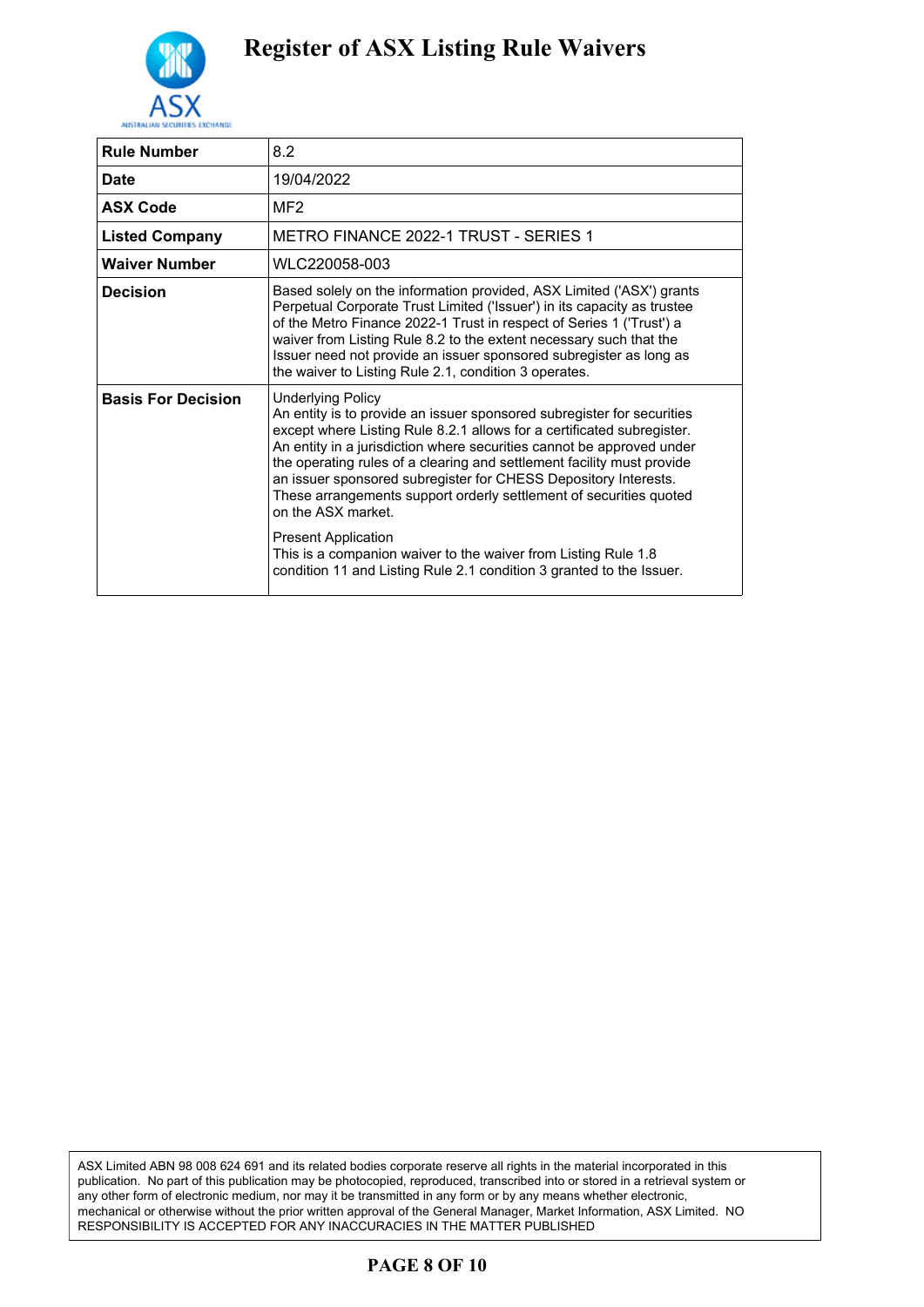

| <b>Rule Number</b>        | 8.10                                                                                                                                                                                                                                                                                                                                                                                                                                                                                                                                                                                                |
|---------------------------|-----------------------------------------------------------------------------------------------------------------------------------------------------------------------------------------------------------------------------------------------------------------------------------------------------------------------------------------------------------------------------------------------------------------------------------------------------------------------------------------------------------------------------------------------------------------------------------------------------|
| <b>Date</b>               | 19/04/2022                                                                                                                                                                                                                                                                                                                                                                                                                                                                                                                                                                                          |
| <b>ASX Code</b>           | MF <sub>2</sub>                                                                                                                                                                                                                                                                                                                                                                                                                                                                                                                                                                                     |
| <b>Listed Company</b>     | METRO FINANCE 2022-1 TRUST - SERIES 1                                                                                                                                                                                                                                                                                                                                                                                                                                                                                                                                                               |
| <b>Waiver Number</b>      | WLC220058-004                                                                                                                                                                                                                                                                                                                                                                                                                                                                                                                                                                                       |
| <b>Decision</b>           | Based solely on the information provided, ASX Limited ('ASX') grants<br>Perpetual Corporate Trust Limited ('Issuer') in its capacity as trustee<br>of the Metro Finance 2022-1 Trust in respect of Series 1 ('Trust') a<br>waiver from Listing Rule 8.10 to allow the Issuer to refuse to register<br>transfers of notes from the date which is 2 Business Days before an<br>interest payment date or the maturity date of the notes, on condition<br>that ASX is satisfied with the settlement arrangements that exist in<br>relation to the notes to be quoted on ASX.                            |
| <b>Basis For Decision</b> | <b>Underlying Policy</b><br>An entity must not interfere with registration of a transfer document<br>relating to quoted securities, subject to a number of exceptions set out<br>in that rule. This supports the principle that quoted securities should<br>be freely transferable. The rule also inhibits the ability of an issuer to<br>cause disruption to the settlement cycle.                                                                                                                                                                                                                 |
|                           | <b>Present Application</b><br>The securities of the Issuer being quoted are wholesale debt<br>securities. The securities of the Issuer are to be settled outside of<br>CHESS via Austraclear. The Issuer is required to close the register of<br>a series of debt securities from the close of 2 Business Days prior to<br>an interest payment date or the maturity date. This enables the<br>register to be up to date on an interest payment date or maturity date<br>for that series of debt securities. The waiver is granted as this is a<br>common arrangement for these types of securities. |